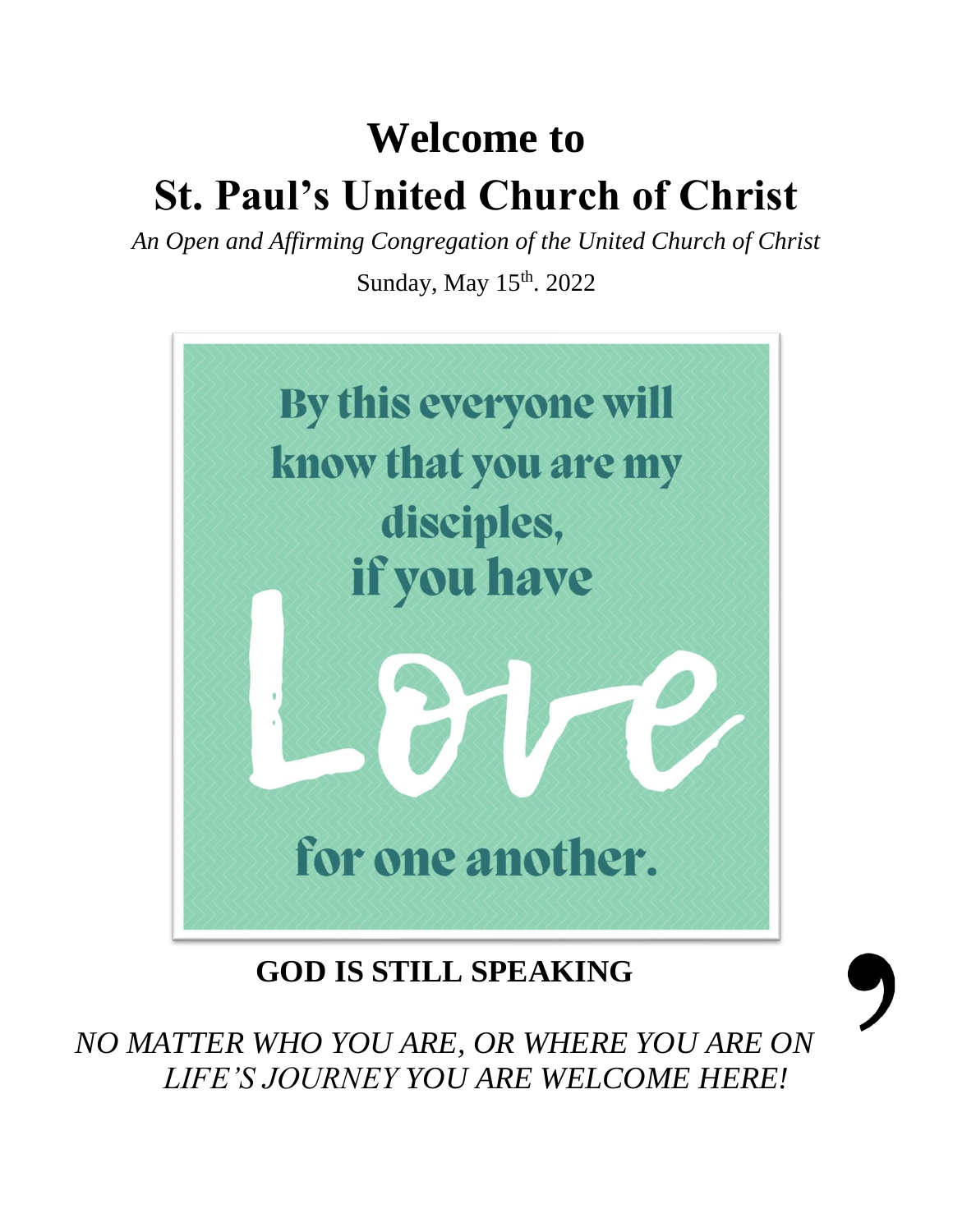### **Worship Leadership**

Preacher: The Rev. John J. Ward-Diorio Pastor Allyssa A. Boyer Lector: Rev. Karin Stork-Whitson

#### **Ministry of Music**

Minister of Music: Eric R. Dundore Choristers' Director: Jonneke A. Dundore Assistant Music Director: Mark A. Dundore Organist: Sarah A. Myers Assistant Organist: Patrice G. Miller

> **Ministry of Audio and Video**  Jeffrey A. Dundore

**Ministry of Service** Head Usher: Jim Pirtle Ushers: Rebecca Drazba, Mary Runkle Nursery: Jonneke Dundore, Art Williams Flower Delivery: Patrice Miller

**Pastor Emeritus** The Rev. Dr. Thomas E. Herrold

> **Ministers** The Entire Congregation

*Please visit the church website at <http://www.saintpaulsucc-mech.org/> to sign up for Acolyte, Usher, Lector, Volunteer in the Nursery, Deliver the Altar Flowers, and/or Sponsor the Altar Flowers. You will find the individual signup sheets under the "Sign Up" menu heading. Thank you.*



S*t. Paul's Online Giving*

**ST. PAUL'S UNITED CHURCH OF CHRIST 626 Williams Grove Road Mechanicsburg, PA 17055 717/766-7931 Website: www.saintpaulsucc-mech.org Office email: stpaulstaff@outlook.com John's email: [revjohnwd@outlook.com](mailto:revjohnwd@outlook.com) Allyssa's email: [allyssaboyer@outlook.com](mailto:allyssaboyer@outlook.com)**

Page 2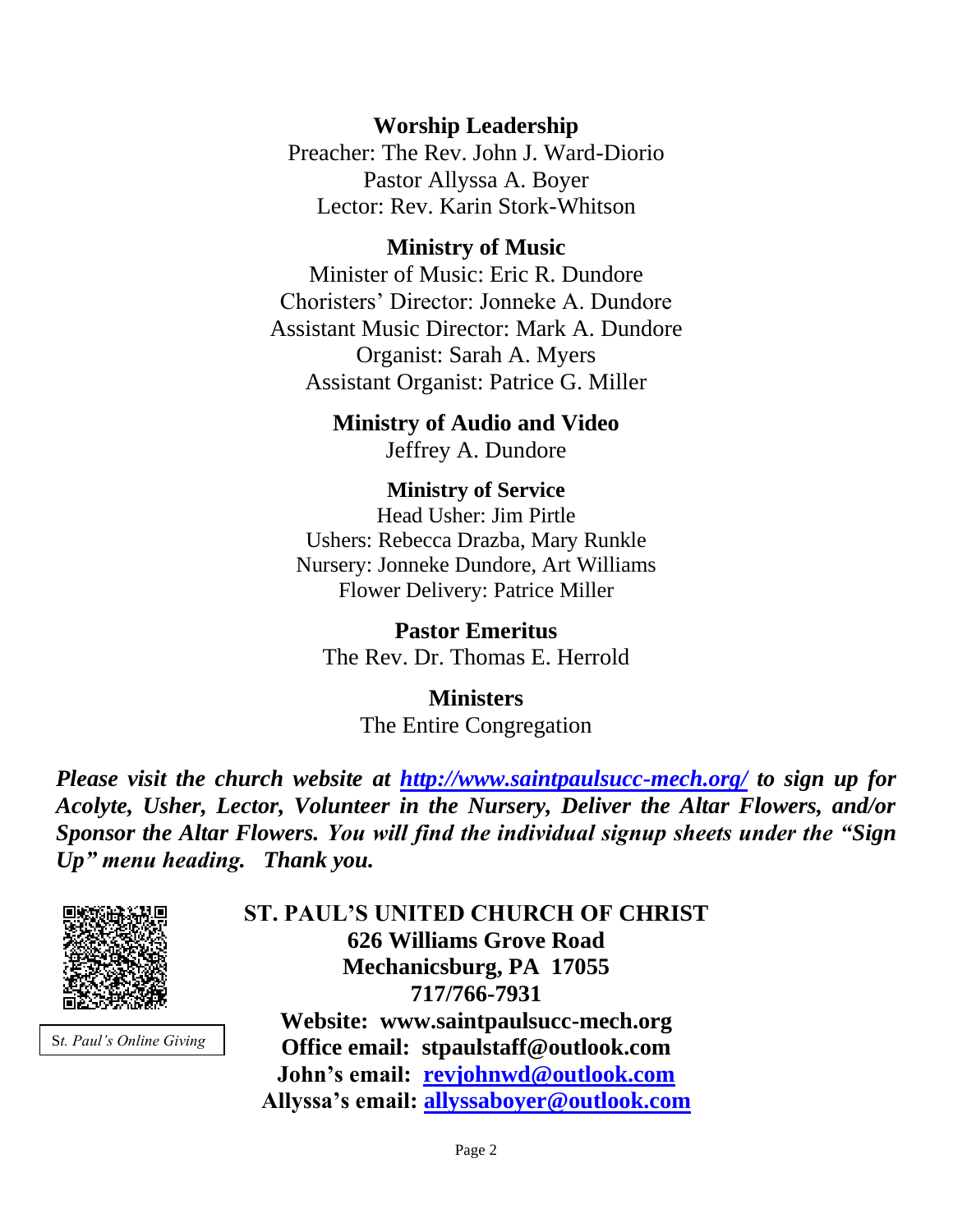#### ST. PAUL'S UNITED CHURCH OF CHRIST SERVICE OF WORSHIP

#### FIFTH SUNDAY OF EASTER May 15<sup>th</sup>, 2022

*Please note: the livestream broadcast begins with the Announcements. If you do not wish to appear in the livestream, it is best to sit in one of the back three pews of the Sanctuary.*

*Please write up any Prayer Requests ahead of time, leave them in the Red Bowl or give them to the Head Usher. They will bring them forward.*

#### *\*Those who are comfortable doing so are invited to stand.*

### THE RINGING OF THE CHIMES

#### THE WELCOME & ANNOUNCEMENTS

THE PIANO PRELUDE "Prelude #1 from Welltempered Clavicord" J. S. Bach

CHORAL INTROIT

*Please note: we will be singing with our masks in place.*

\*THE HYMN No. 17 "To You, O God, All Creatures Sing" (Vs. 1-4)

### \*PRAYER OF INVOCATION (unison)

## **Loving God, stir us so we might continue to strive to love others like Jesus loves us. Such unconditional love as Jesus' is hard to offer. Guide us in continuing to try. Amen.**

### CALL TO CONFESSION

We tend to put limits on how Jesus loved others. That way when we limit our love for others, we can still claim we are following Jesus' commandment. Yet Scripture is filled with how Jesus pushed the limits of who is welcomed, who is accepted by God, by loving them. We fall short in doing so. Let us join in the time of Silent Prayers of Confession.

# SILENT PRAYERS OF CONFESSION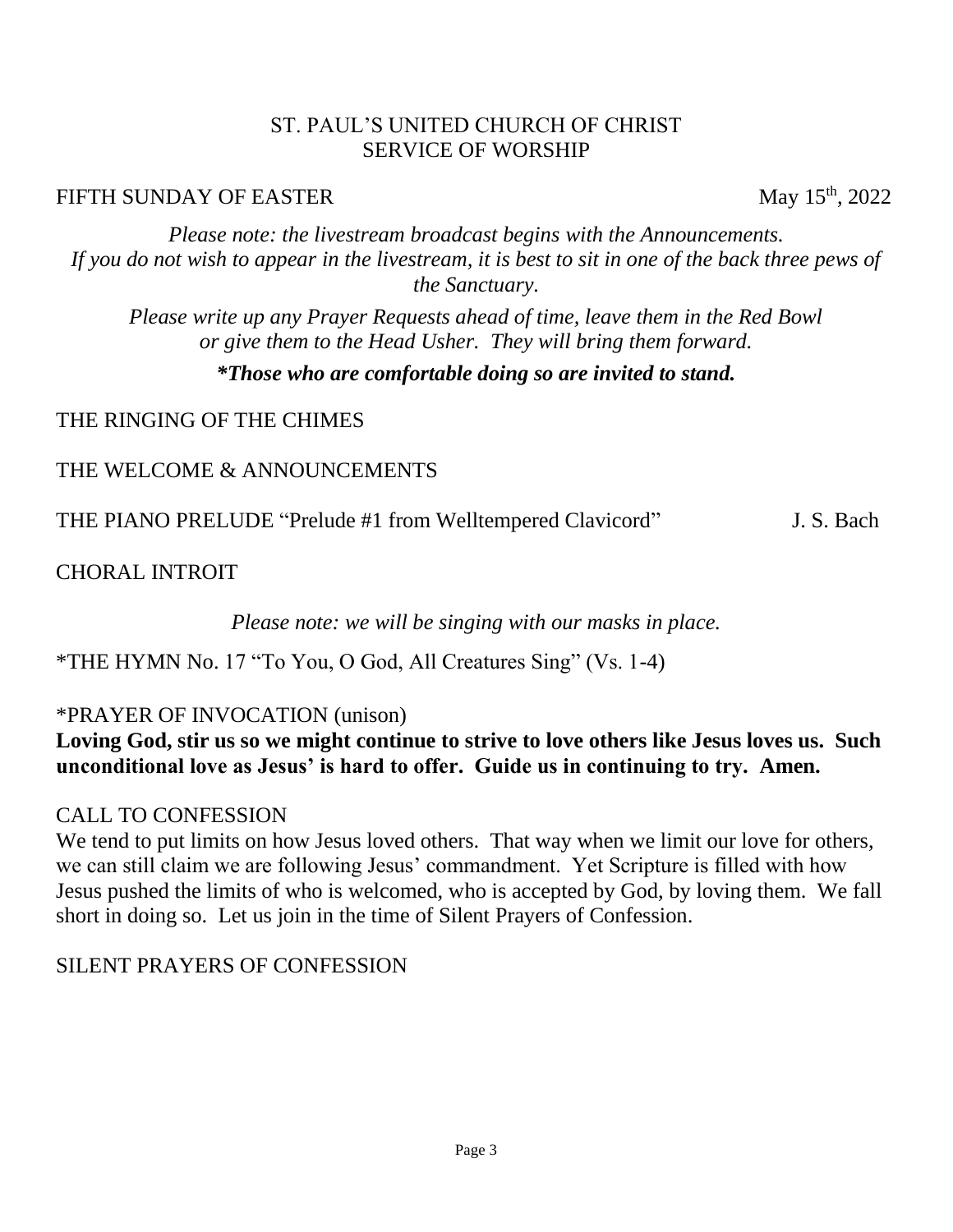WORDS OF ASSURANCE (Responsive):

Minister: God forgives us and continues to love us unconditionally, as God had Jesus show us how that is done.

**ALL: Let our love be so deep and noticeable, that others will make the connection that we are seeking to love as Jesus loves. Amen.** 

> *Please note: we will not be shaking hands or hugging. If you are able, please rise and greet one another with other signs of Peace.*

#### \*THE PASSING OF THE PEACE

\*THE GLORIA PATRI (#759 is the tune, but not all the same words) **Glory be to the Father, and to the Son, and to the Holy Ghost; As it was in the beginning, is now, and ever shall be, world without end. Amen. Amen.**

*The Choristers will be singing for the Children's Sermon. Only members of the Choristers should come to the front today for this time.*

SING THE CHILDREN TO THE FRONT Jesus Loves the Little Children *Jesus loves the little children, all the children of the world Shy and Joyful, Bold and Bright They are precious in his sight Jesus loves the little children of the world.*

| Jesus Loves Me |
|----------------|
| Page           |
|                |

*Little ones to him belong. They are weak but He is strong. Yes, Jesus loves me. Yes, Jesus loves me Yes, Jesus loves me. The Bible tells me so*

#### PRAYER OF BLESSING (Unison):

**May God's grace be upon these shawls…warming, comforting, enfolding and embracing. May these mantles be safe havens… sacred places of security and well-being…sustaining and embracing in good times as well as difficult ones. May the ones who receive these shawls be cradled in hope, kept in joy, graced with peace, and wrapped in love. Blessed Be!** 

THE NEW TESTAMENT READING THE SACTE ACTS 11:1-18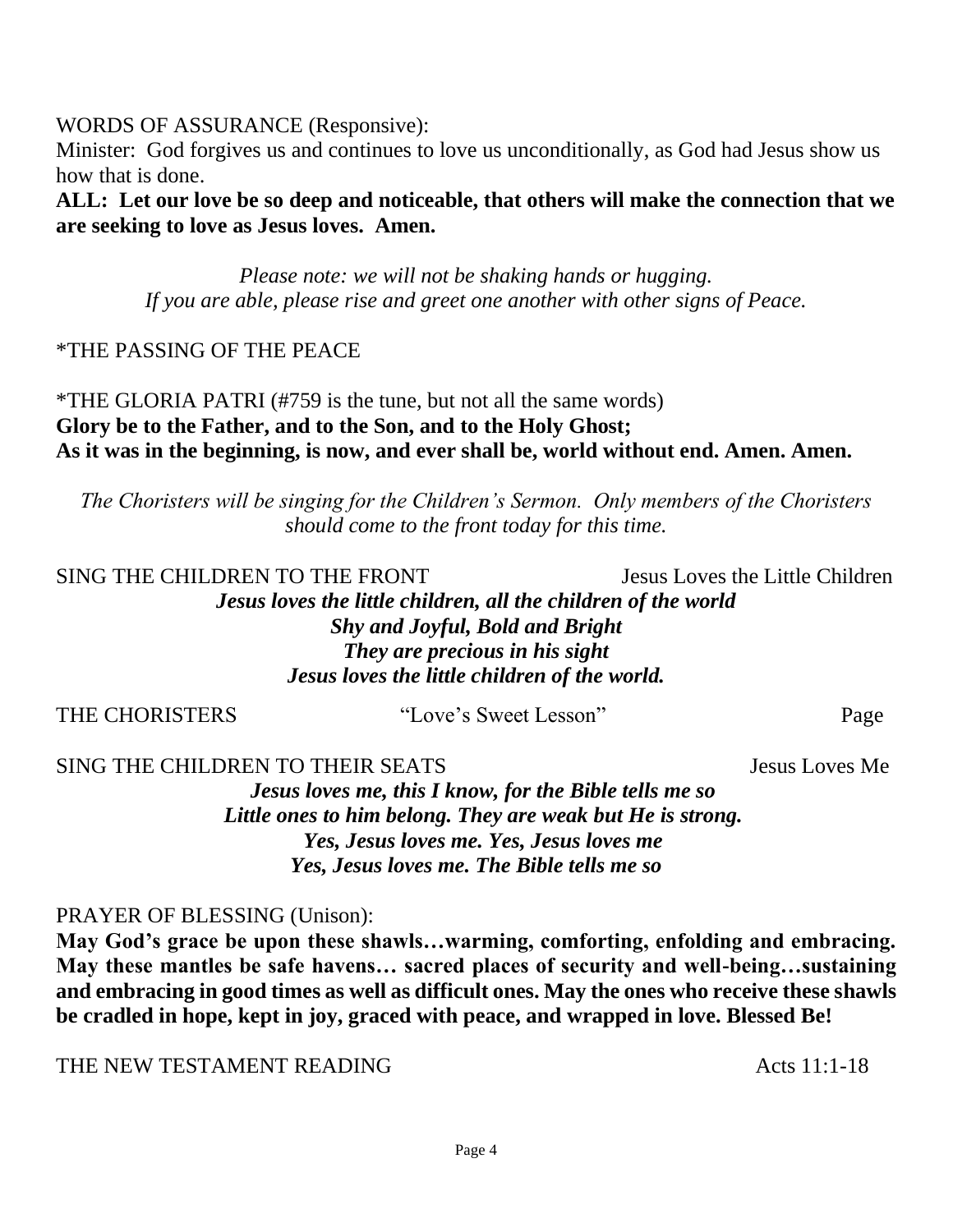THE PSALM READING Psalm 148:1-6

\*THE HYMN No. 52 "There Is a Name I Love to Hear"

THE RESPONSE: One: God is Still Speaking. **All: Thanks be to God!** 

THE GOSPEL READING & MESSAGE: John 13:31-35

"How Do We Love Like Jesus?"

THE PRAYERS OF THE PEOPLE AND THE LORD'S PRAYER

**Our Father, who art in heaven, hallowed be thy name. Thy kingdom come. Thy will be done on earth as it is in heaven. Give us this day our daily bread. And forgive us our debts, as we forgive our debtors. And lead us not into temptation but deliver us from evil. For thine is the kingdom, and the power, and the glory, forever. Amen.**

THE CHORAL RESPONSE (unison)

Joyful Eastertide



*Please note: you can leave your offerings in the plate in the Narthex on your way in or on your way out after Service. You may also place your pew pad sheets in that Offering Plate. Thank you.* 

THE ANTHEM "God Will Make a Way" Moen Youth Choir \*DOXOLOGY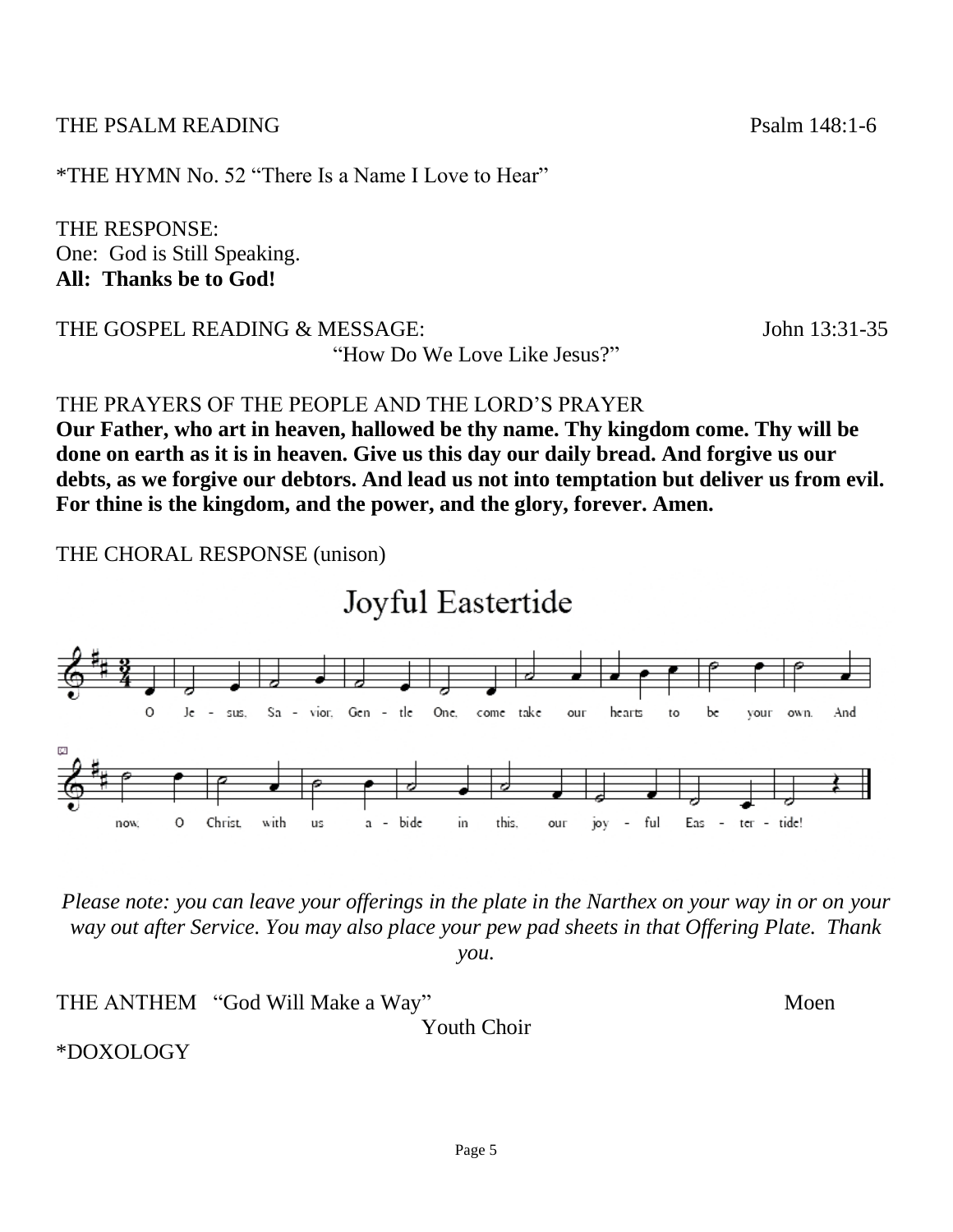### \*THE PRAYER OF DEDICATION (Unison)

**Thank you, gracious God, for making Your home with us and claiming us as Your own people. We dedicate ourselves and our gifts toward the new world You are creating among us—a world where peace emerges from mutual respect and honest encounters. May Your love be reflected in our attitudes and actions when we are together and when we are scattered. Amen.** 

\*THE HYMN No. 43 "Love Divine, All Loves Excelling"

\*THE BIDDING TO MISSION

\*THE WORLD PEACE PRAYER

One: Lead us, O God.

**All: Lead us from death to life, from falsehood to truth. Lead us from despair to hope, from fear to trust. Lead us from hate to love, from war to peace. Let peace fill our hearts, our world, our universe. Amen.**

\*THE BENEDICTION

\* THE THREE-FOLD AMEN

*Please note: the livestream continues until the end of the Postlude. Please know you are free to leave following the Three-fold Amen, and exit to the Narthex to speak with one another. Do remember you may be visible and audible on the livestream as you exit early. If you choose to remain, please be seated and listen quietly to the Postlude.*

THE PIANO POSTLUDE "Christ Is the Way, the Truth, the Life" Todd Kendall

References:

The Prayer of Dedication is from "Gathered by Love" by Lavon Bayler, 1994, United Church Press. The World Peace Prayer is a paraphrase of a verse from the Upanishads, the most ancient scriptures of Hinduism, also prayed daily by Roman Catholic Benedictine nuns.

# **ALTAR FLOWERS**

The Altar flowers are given to the Glory of God by Mike and Kathy Aumiller, "In honor of Aurora Chandler's second birthday."